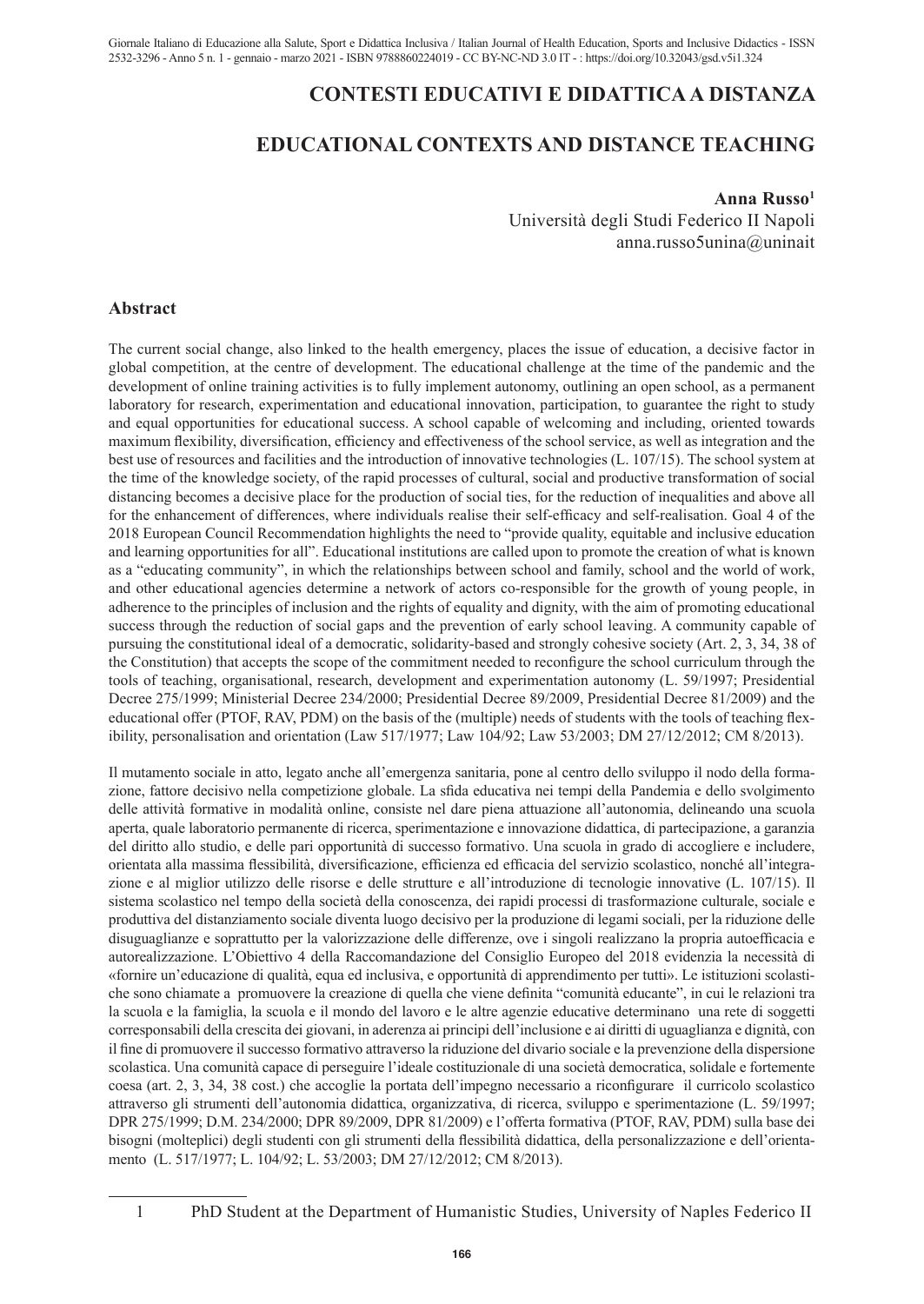## **Keywords**

Distance learning, psycho-physical well-being, inclusion, educational relationship Didattica a distanza, benessere psico fisico, inclusione, relazione educativa.

#### **1. Distance learning in times of pandemics**

The current situation requires a considerable political and economic effort, which has already been translated into several international initiatives. UNICEF, as a matter of fact, has involved leading companies such as Microsoft, Google, Facebook, Zoom to foster connectivity and the dissemination of software, and the sharing of digital libraries. The OECD, the World Bank, the Asian Development Bank, the EU through the European Central Bank, have also launched a policy to support the financial difficulties of the various states in order to create the conditions for a subsequent revival of the world economy.

Our society is characterised by an intensified exchange of information, a multiplication of images of the world and a consequent loss of the "sense of reality" (Vattimo, 1989 pp. 14-16, 21). One understands the need for a "pedagogical mediation" that is capable of equipping individuals with cognitive strategies to orient themselves in the chaos of the semiosphere, without being overwhelmed by the avalanche of messages (Baldacci, 2019 p. 213). The society of our time is connoted by indifference, a poor perception of the other and a lack of willingness to engage for the common good (Bauman, 2000; Morin, 2004; Boella, 2006, 2018; Pulcini, 2009; De Monticelli, 2015; Mortari, 2017), a universal tendency of the liquid-modern context. In such a scenario, society is called to develop a network of collaboration, increasing forms of solidarity and subsidiarity aimed at the promotion and development of the human person so that young people can learn to feel responsible (L. 59/97, art. 21; L. 30/2000; Title V of the Constitution; L. 53/2003).

The world has become smaller and has consequently assumed the typical behaviour of a village (McLuhan, 1989); the new worlds of knowledge are opening up to the solitary and not always aware inhabitant (Fragnito et al., 1997), while communications take place in real time and at great distances, with new frontiers of investigation that aim not only at individual cognitive processes but also at the cognitive relations that the individual entertains with other subjects and the processes of symbolic construction and negotiation involved in them. In a world pervaded by uncertainties and difficulties, it is necessary to encourage an unprecedented recovery of lived experience, which eschews repetition and standardisation, which requires education in freedom as a premise and demands the ability to project oneself into the future while safeguarding the present. Technologisation no longer only concerns the framing of the body, but also the body itself, which is becoming one of the territories in which technology is taking possession: see organ transplants, variously assisted generation, DNA manipulation, gender and sex change, cloning, all practices that are being organised into a system and that no bioethics and no political or religious prohibition will be able to stop or control (Costa, 2007 p. 16). Technologies are radically impacting on life forms, leading to the loss of meeting space and contacts through which to know and experience one's own bodily experience, and thus to prolonged exposure to bodiless relationships (Cambi, 2000).

The transformation of cultures and identities, social and cognitive complexity, new models of intelligence and communication become the challenge of complexity which, in turn, also becomes a challenge for education and schools. Complexity is, after all, what one discovers, both simple and heterogeneous, varied and unique at the same time. The school is immersed in a strong network of interactions that require it, by listening to the Socratic lesson, to build itself up as a community of thought that through dialogue shares a path made up of questions of sense, of meaning, establishing with the other participants a positive contact, aimed at collaboration and the sharing of ideas and opinions.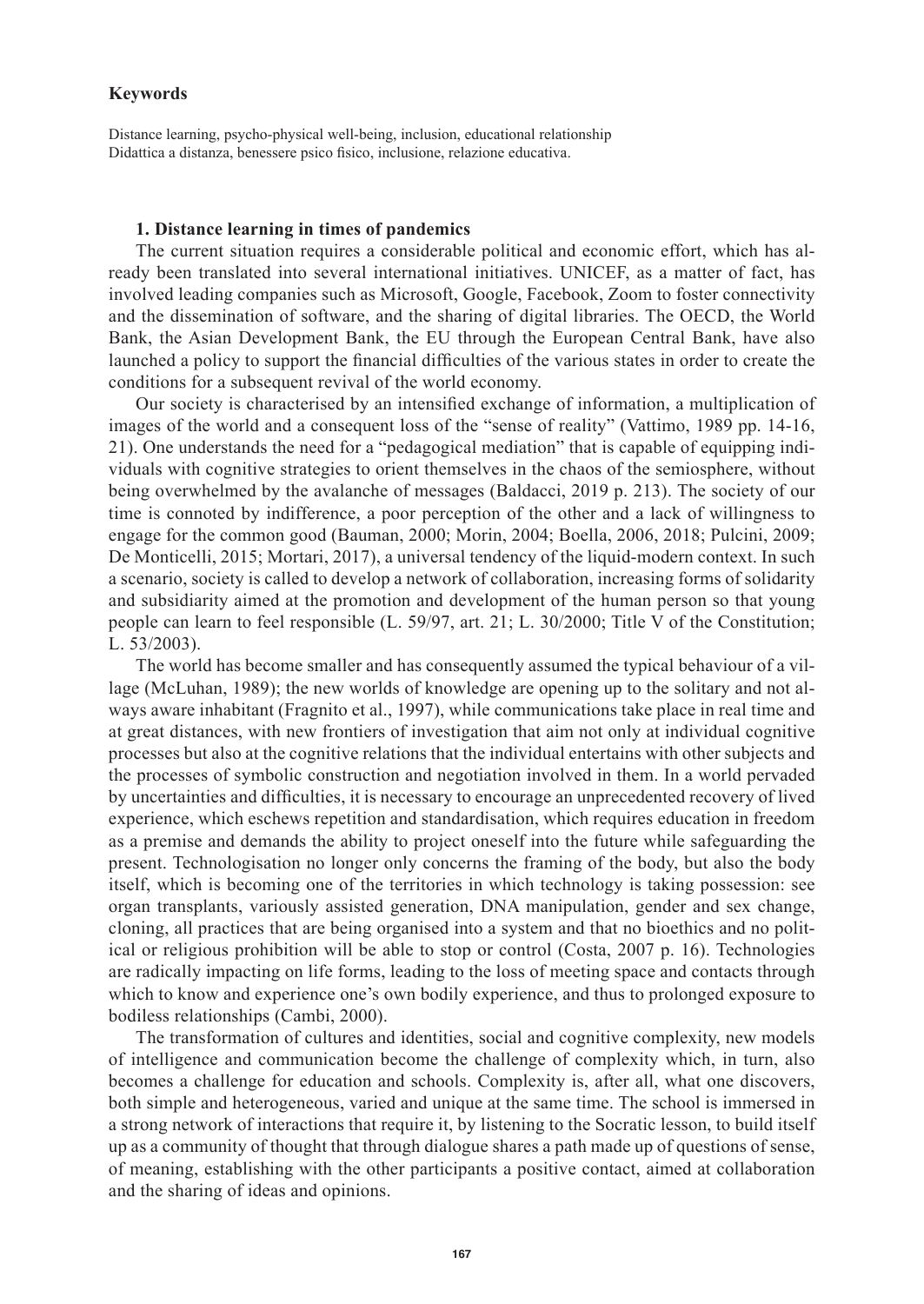Current education systems are facing the challenge of innovation to respond to the changing context (OECD, 2018). In recent years, education policies have promoted innovation in the school system, going beyond the traditional concepts of space, time and education (OECD, 2016) in view of smart, sustainable and inclusive growth of the EU country (EU, 2015). The commitment of education systems is to "Provide high-quality, equitable and inclusive education and learning opportunities for all" (EC, 2018). The achievement of these objectives is a fundamental commitment of all components of the school community which, within their specific roles and responsibilities, contribute to ensuring the educational success of students (Legislative Decree No. 66, 2017).

Due to the outbreak of the COVID-19 pandemic, during the first half of the year 2020, almost all educational ecosystems (schools, universities, private centres) around the world were forced to cancel in-person classes to contain the spread of COVID-19. Faced with a public health emergency whose spread was unexpected, exceptionally fast and poorly understood, politics, in order to keep teachers, staff, students and society safe, mandated distance learning. On 11 March 2020, the World Health Organisation upgraded the COVID-19 outbreak to pandemic status and normal school activities were suspended, resulting in a difficult reorganisation of the school system, which was suddenly revolutionised and forced to rely exclusively on digital technologies and online learning. Digital technologies, even the most advanced ones, were not enough: other critical issues populated the management of distance learning, such as connectivity and the availability of adequate devices. The digital transformation can only work if it works for everyone and not just for a few, in line with the principles of social equity and the right to study. In the meantime, the pandemic remains on the international agenda as an emergency that is still far from being resolved; however, we are no longer in the "unknown land": we have learned to identify some priorities over others, to be resilient, to manage communication at a distance, to build empathic bonds in adverse conditions, to add to already complex conditions the management of distance. This contingency was considered as a critical event worsening the existing social inequalities, especially because of the different connotation of lockdowns in the Italian regions and the related consequences on the educational opportunities offered to students. The pandemic forced educational institutions to adapt teaching methodologies without adequate didactic redesign. The experience of what has been defined as an "emergency didactics" represents a complex and evolving path with many difficulties but also many resources. The pedagogical/educational response to epidemics such as COVID-19 engages schools in an extraordinary way by urging the innovative and efficient use of autonomy tools in order to limit the negative effects on disadvantaged children. As a matter of fact, there is no doubt that the health emergency has led, through forced solitude, to a greater impoverishment of education and social relations. Italy was the first country in Europe to implement a nationwide lockdown. Schools and universities started to close at the end of February 2020 starting in northern Italy, and from 10 March 2020 the government extended the lockdown measures to all regions of the country (UNICEF, 2021). Italian students lost 65 school days in attendance due to the lockdown measures adopted to cope with COVID-19, compared to an average of 27 days lost among high-income countries worldwide. In order to mitigate the impact of school closures and at the same time support distance learning processes, the Ministry of Education has allocated  $\epsilon$ 85 million for distance learning activities; of this,  $\epsilon$ 70 million has been earmarked for supplying digital devices and connectivity to children and young people from socio-economically disadvantaged backgrounds,  $€10$  million for schools to acquire digital educational platforms and  $€5$  million for teacher training. However, ISTAT estimates that about 3 million children and young people between 6 and 17 years of age may have experienced difficulties in distance learning activities due to the lack of connectivity or adequate IT tools in their families; 28% of students also, between 14 and 18 years of age, in Italy know at least one classmate who stopped attending school (distance or in presence) after the lockdown (Save the Children, 2021). For all children and young people to be able to benefit equally from distance learning, it is not only necessary to have stable and affordable internet access and the availability of good quality digital technologies,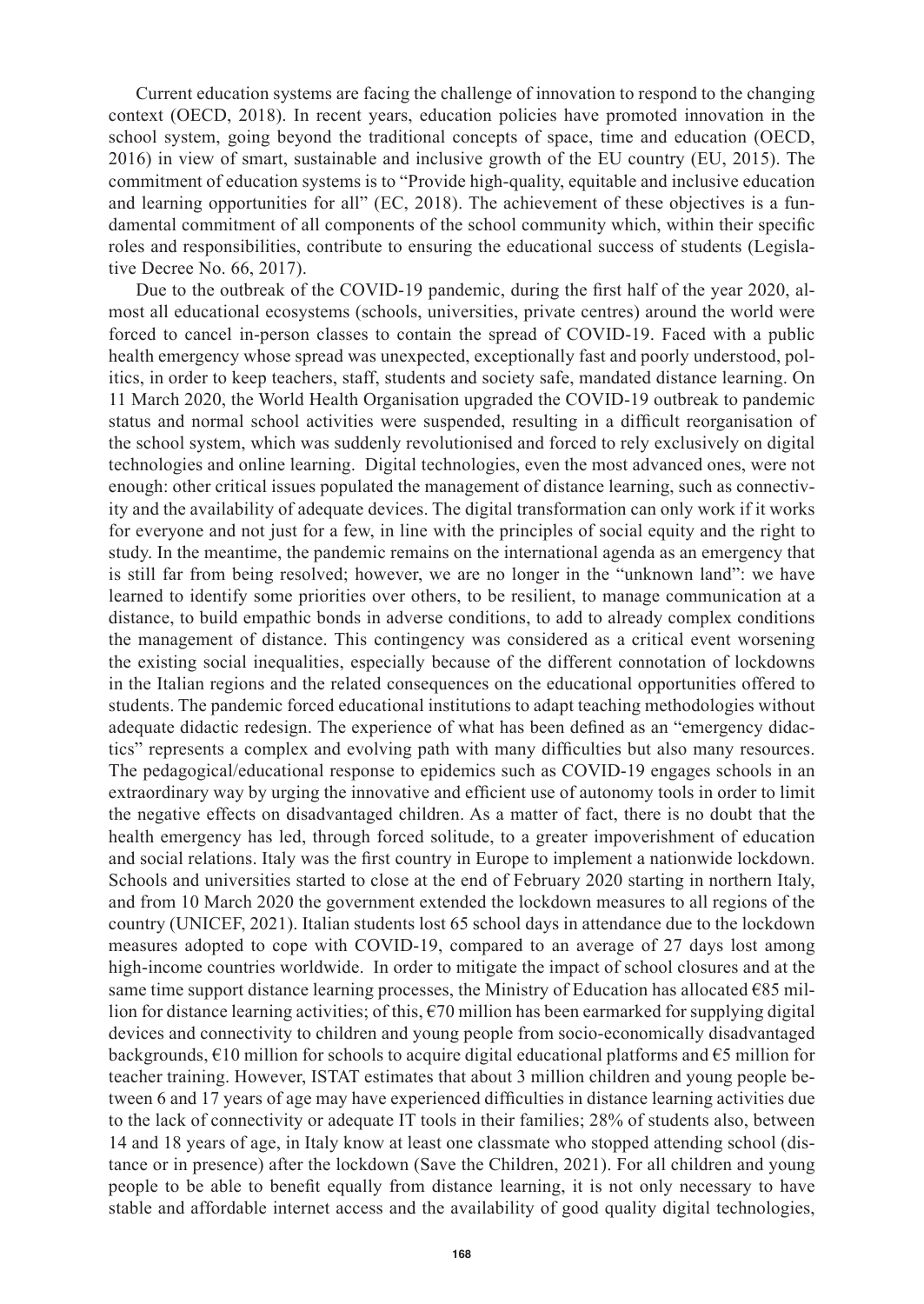but also other tools that affect the quality of use and enjoyment of digital educational platforms are required. Relevant are, for example, the digital and transversal competences of the students, the tools and practical resources available to them, the learning experiences and educational opportunities, the forms of reasonable accommodation for students with special educational needs, and all the opportunities to meet and exchange with their peers, the accessibility of distance learning content. If we add to the ISTAT and UNICEF data those of the INDIRE survey, carried out among Italian teachers on teaching practices during the lockdown in July 2020, a figure emerges that is transversal to all orders of study. It is "a snapshot of a particular historical moment" that also highlights how socio-economic disadvantage, belonging to migrant families and being a student with SEN (Special Educational Needs) represent the main causes of exclusion. In primary and lower secondary schools, socio-economically disadvantaged students were clearly the most exposed to exclusion, alongside students with SEN, and at risk of dropping out. In secondary school, students who the school had already recognised as being at risk of drop-out were excluded from distance learning along with students with economic and social disadvantages. The continuous worsening of the COVID-19 health emergency increases the sedimentation of conditions of hardship and fuels situations of inequality, reproducing mechanisms of an unequal school (Benvenuto, 2019). The experience of distance learning, where it is not possible to carry out sporting, recreational and cultural, musical, artistic or theatrical activities, has generated new isolation, new suffering and new marginalisation, which have particularly affected pupils with special educational needs. There has been a lack of care for relationships, the availability of learning environments, including virtual ones, extra-curricular activities, the various forms of personalisation and guidance, experiential and workshop activities, motor activity, in other words all the activities capable of activating resilience processes, especially for the most disadvantaged pupils (ISTAT, 2012) who routinely attend schools with an insufficient level of infrastructure to guarantee the quality of learning. Forced distance learning" is a phenomenon that adds to an already complex state of Italian schools and requires constructive reflection and educational alliances in which the involvement of other actors such as families or the territory becomes necessary and fundamental.

## **2. New dimensions of inclusion**

The so-called "forced confinement" imposes a physical space – the living space – in which, inevitably, it is no longer possible to experience that relationality and sharing among peers which is useful to promote a positive class climate. Faced with such a complex and ambiguous scenario, the role of reference adults and educators is more essential than ever in the work of taking care of the context for a critical approach useful to decode in advance what is encountered, since reality has become much more difficult to "understand" if not with new reading codes.

This condition is compounded by conditions of educational poverty, a real threat to the development of "non-cognitive" capacities (motivation, self-esteem, ability to affirm goals, aspirations, dreams) and of relational and social capacities (cooperation, communication, empathy), which are just as crucial to an individual's growth and to his or her contribution to collective well-being. The spread and concentration of poverty conditions together with the fight against school drop-out in times of pandemic represent strategic priorities for education systems, as well as a complex and global challenge that humanity has to face (Franzini, 2009). The problem of educational poverty in particular has been poorly addressed, as evidenced by data on the worsening conditions of children (Istat, 2017; Save the Children, 2017). If it is true that education is the key to understanding and interpreting the reality in which we live, educational poverty – that is, "the deprivation by children and adolescents of the possibility to learn, experiment, develop and allow their abilities, talents and aspirations to flourish freely" (Save the Children,  $2014$ ) – is all the more today a serious constraint to the achievement of those cognitive skills that are indispensable to make one's way in a world increasingly characterised by the knowledge economy, the speed of innovations and the speed of connections. Poverty in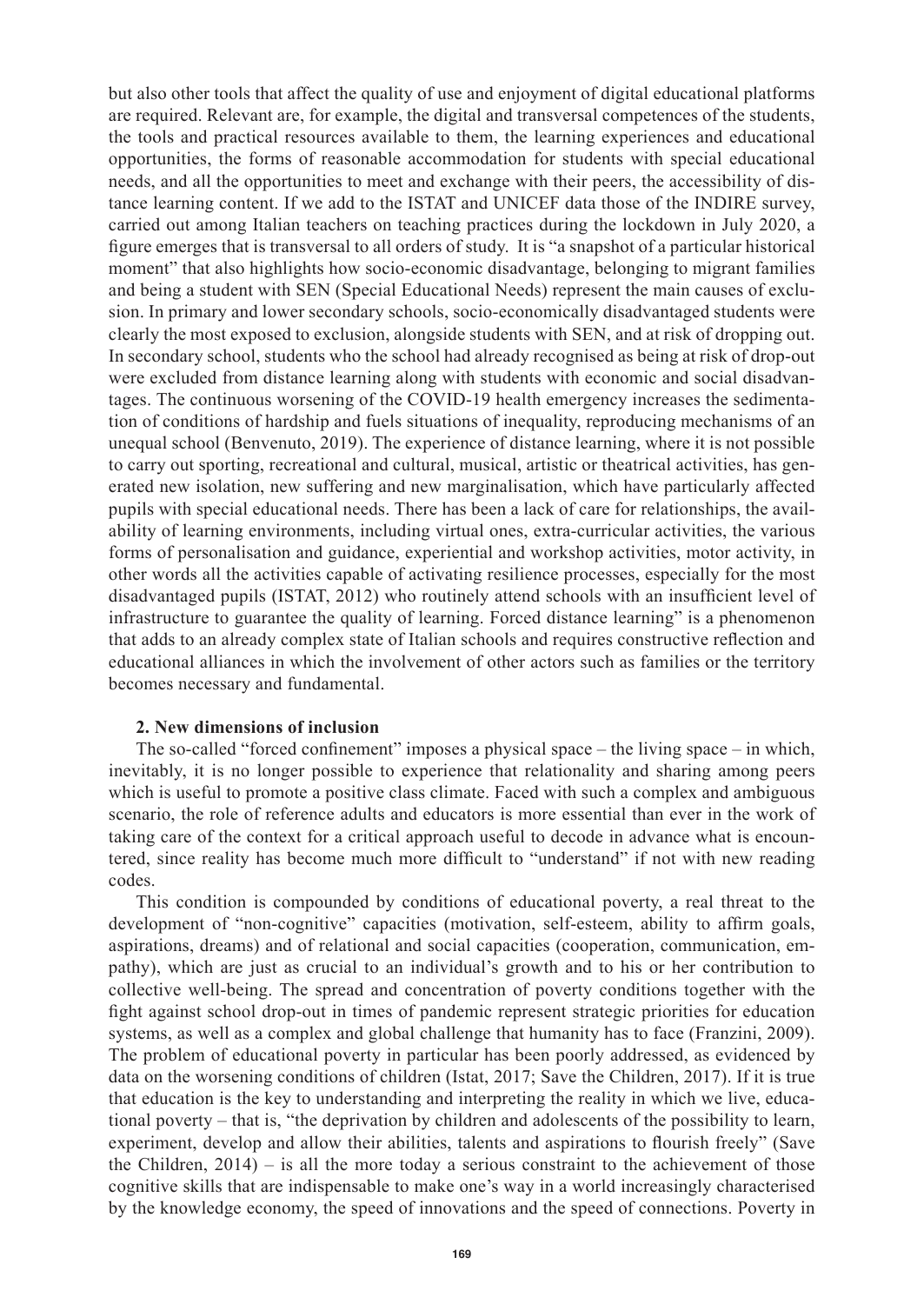children's learning and development is measured mainly in terms of the failure to acquire basic skills at school, yet child poverty is analysed in the document not only in terms of income, but also in terms of cultural, social and emotional development, in particular as deprivation of educational opportunities at school, in the family, in the 'educating community', with an initial survey of the phenomenon in Italy with the help of a special Index of Educational Poverty (IPE). The spread of child and educational poverty in Italy calls for special attention to the regions of Southern Italy (UNICEF, 2016; Doria Rossi, 2016) where the highest levels of school dropout, educational poverty, economic poverty and more frequent manifestations of social exclusion are concentrated, to which are added the dynamics of the labour market and the degree of education of parents (CARITAS, 2020).

Alongside broad sectors of society where it is possible to find material poverty, forms of deprivation of basic opportunities and chronic poverty, there coexist social layers that live with greater availability of economic resources, used, however, according to models that hardly favour real and lasting emancipation. As a matter of fact, educational poverty is a process that limits children's rights to an education and deprives them of the opportunity to learn and develop cognitive and non-cognitive skills. A link emerges between well-being and the spread of social disintegration, the lack of socio-educational models, within and outside families, deficiencies in the economic, health, family and housing context, the availability or otherwise of accessible spaces, the absence of childcare and protection services. It concerns poverty of relationships, isolation, poor nutrition and health care, lack of services, educational opportunities and non-formal learning. It involves the lack of opportunities for children and adolescents to learn and experiment, discover their skills, develop their competencies, nurture their talents and broaden their aspirations. A strong impulse to focus policies on overcoming and contrasting forms of child poverty has been found under the impulse of the European community (EC, 2011; EC Recommendations, 2013; EC Communication, 2017; NOP 2014 dedicated to social inclusion; FEAD, 2014-2020; ERDF; Miur call, 2020). It must be said, however, that as early as January 2018, the Ministry of Education had made public a strategy to counter early school leaving and educational poverty with the aim of reducing the school dropout rate (below 10 %, in line with the Europe 2020 target), and increasing investment in the development of basic skills and competences. The Government and Foundations of Banking Origin (Italian Acronym ACRI), through Memoranda of Understanding, should have promoted and supported experimental interventions aimed at removing the economic, social and cultural obstacles that prevent minors from fully benefiting from educational processes (in the three-year period 2016- 2018, the Foundations fed the fund with about €360 million). Even earlier, Law No. 208 of 28/12/2015 placed greater attention on countering poverty by establishing the Fund for Countering Juvenile Educational Poverty (with approximately €80 million as an annual contribution for the three-year period 2019-21). The need to take charge and care of educational poverty through the co-construction of an antagonistic context (Striano, 2000), becomes an opportunity to rethink methodological practices and teaching approaches; "doing school" today means relating the complexity of radically new ways of learning with a daily work of guidance, attentive to method, new media and multi-dimensional research. As a result, in times of crisis, such as that of the pandemic, a didactic approach aimed at support, mediation, facilitation, a profound redefinition of educational action projected towards the enhancement of interpersonal relationships, the common construction of learning, becomes even more urgent (Santoianni, Striano, 2003 pp. 80-81).

In the current emergency context, disability is even more a condition evoking educational and training work that involves a complex help relationship. The person with a disability plays an active and central role both in the request and in the acceptance of the opportunities for help. The helping relationship is related to care, a central category in the pedagogical discourse. This is achieved by listening, taking charge and paying attention. The space of encounter with the different is a space of understanding, of construction of possible agreements, an understanding that requires reciprocity. In this perspective, understanding becomes a moment of encounter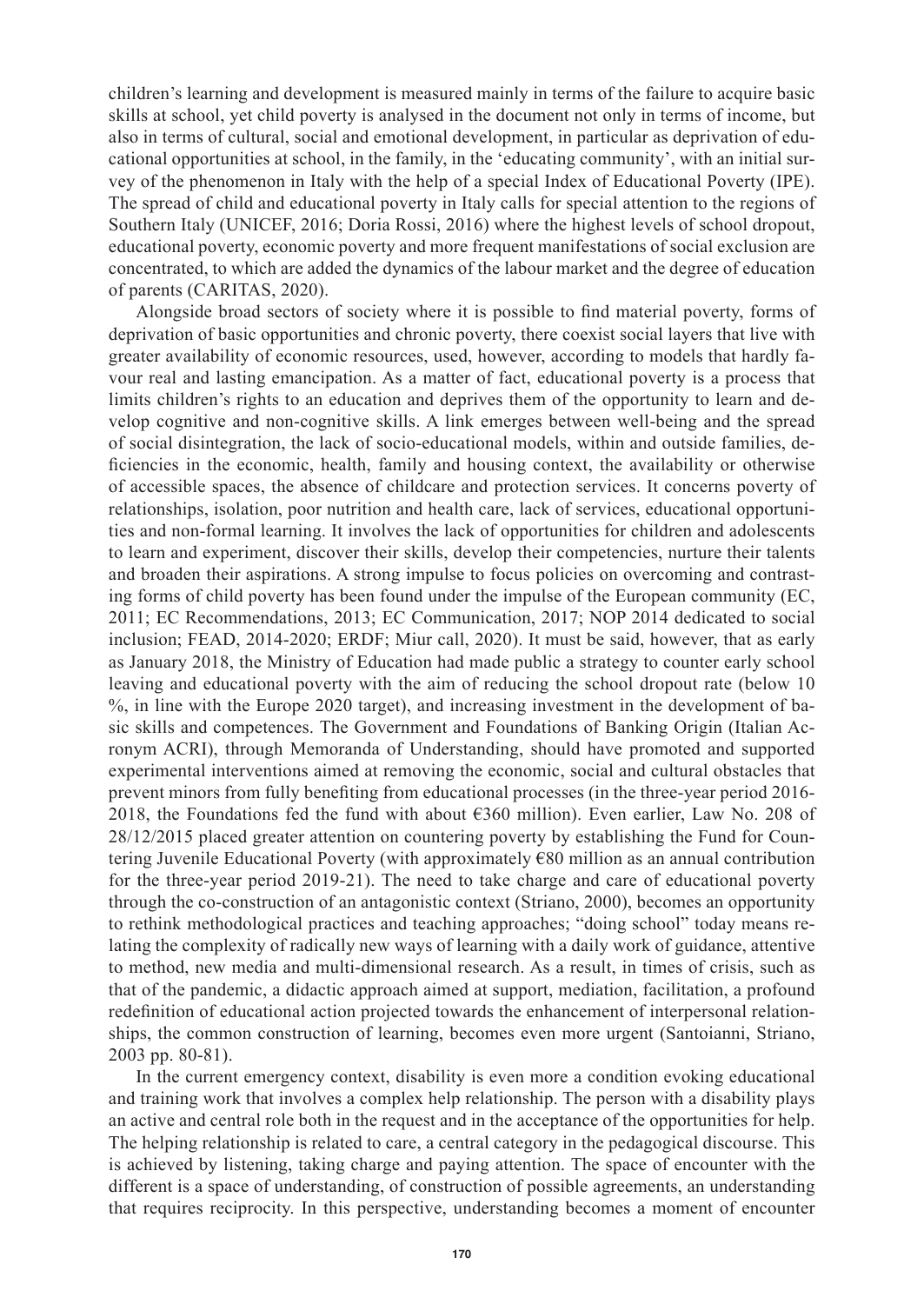in which the subjects must take on the other's point of view. Thanks to these educational dimensions, it is possible to build wider and wider spaces of understanding of the elaboration of a deeper meaning of reciprocity through complex and delicate processes of decentralisation, empathy and reflection. The promotion and development of an inclusive society require raising the levels of social awareness, participation, responsibility, reflexivity, which goes hand in hand with increasing the levels of learning, knowledge and education, as well as with the development of skills and competences of critical thinking and reflection of life agents. In these terms, social inclusion represents not only a pedagogical problem but also an educational emergency if we understand education as a process of growth and change intentionally oriented to achieve full humanity for all individuals within social contexts (Striano, 2010 p. 7). The complexity of the conceptualisation of disability requires an analysis that includes experiences, mental processes, relationships, the contexts in which they take place, the meanings that emerge for people, oppression and disadvantage experienced in particular circumstances (Medeghini, 2011, p.19). Inclusion is not just a prerogative of students with disabilities, but is a requirement for all pupils, no one excluded, otherwise a whole series of situations not necessarily pathological but equally impacting on the individual learning sphere may be overlooked (Booth and Ainscow, 2008 p. 107). The aim is to achieve the highest possible levels of autonomy by overcoming the logic of welfarism which "feeds on the possibility that those who feel victimised become permanently installed in this role (victimism); they become credible as victims so that they can always demand and never commit to promoting" (Canevaro, 2006 p. 48). Given the nature of the current scenario, the implementation of inclusive practices involves the support of human rights-based legislation and its effective implementation is a matter of momentous importance. Seeking and building inclusive contexts is also a political issue as it relates to equity, social justice and the removal of all obstacles to participation and the benefits of citizenship for all. One must bear in mind how difficult it has been over time to eliminate the factors of resistance and stigma about disability, generated by the static, inefficiency, slowness, lack of ability and fragility that are often associated with this condition.

Care in a pedagogical key can be defined as "a practice that takes place in a relationship in which someone takes another person to heart, dedicating himself, through cognitive, affective, material, social and political actions, to the promotion of a good quality of his existence" (Mortari, 2006 p. 55). Despite the official openings to promote more and more human and humanizing structures, which banish discrimination and social, political and cultural marginalisation in the name of the principle of inclusion (European Commission, Horizon 2020 Programme; UN, 2006; UNESCO 2008, 2005 and 1994), the window on reality presents a scenario full of contradictions: above all, there is still too much space between the declarations of the principles of equality in differences and their effective conquest by those who live a condition of "otherness" (Pavone, 2014). The systemic perspective inherent in the concept of a multi-dimensional inclusive process, indiscriminately involves the educational, social and political spheres of an entire educating community. Unlike integration (UNESCO, 2009), which is a process aimed at reducing exclusion and marginalisation, with an individualised/specialised compensatory approach in the exclusive educational sphere, inclusion directs the dimension of responses in an organic and systematic way towards a macro-social level and outlines the need for interventions that are not only sector-specific, but mainly multi-spherical-systemic. Our country, right from its brief but essential constitutional references, has promoted an overall inclusive vision of society and of schools in particular. The school of the new millennium is configured as a gym for citizenship, steeped in relationships ranging from those with peers to those with teachers; a place where individuals can achieve their own self-efficacy and self-realisation. Goal 4 highlights the need to "provide quality, equitable and inclusive education and learning opportunities for all" (Council Recommendation, 2018). In the light of new ministerial legislation and international guidelines, today's Italian school system is experiencing a dynamic process around the paradigm of inclusion, which actively involves all actors in the school (management, teachers, pupils, families) and the territory (municipality, health company, third sector) in a sort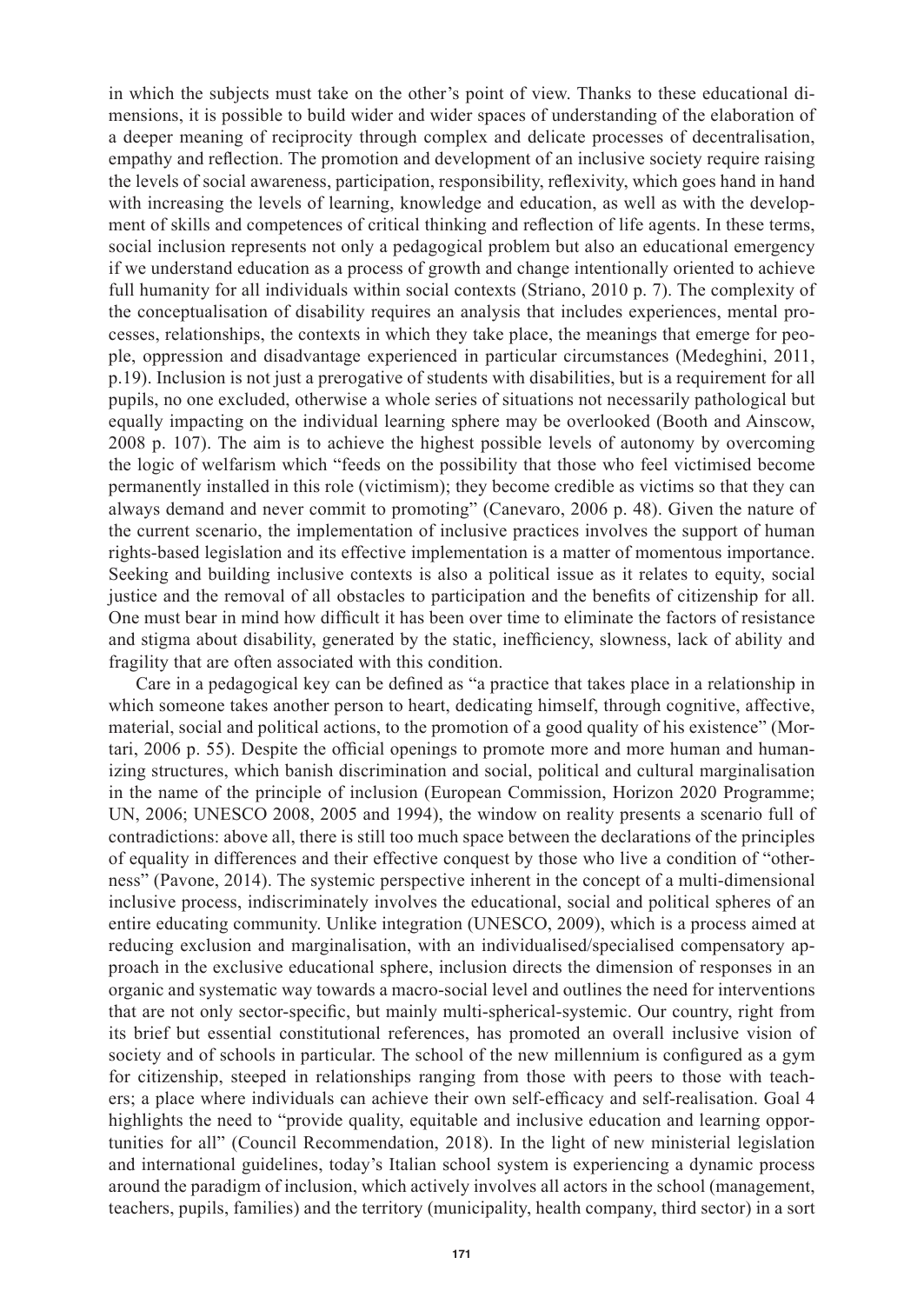of permanent laboratory of actions, interactions, solutions, models, approaches and strategies to promote the full acceptance, promotion and enhancement of differences. Thanks to sentence no. 215/1987 and the relative Ministerial Decree no. 262/88, a clear path of growth in the inclusive direction of our educational institution begins, and the full and unconditional right of all pupils with disabilities to attend school is reaffirmed. Inclusion is configured as a dynamic process that involves the entire school community in an educational approach based on strong ethical principles, respect for human dignity, equal opportunities, equity, the right to study and a series of fundamental values of civil life. This process is valid for all pupils and not only for those who are "qualified" as pupils with disabilities or other Special Educational Needs. The process of school inclusion, never taken for granted and always perfectible, is as broad as the educational process.

This is a professional action that requires a pedagogical approach that is able to establish a dialogue, negotiate a result, and cooperate, in order to increase the awareness of the entire educational community of the centrality and transversality of inclusive processes (Circular No. 8 of 6 March 2013). In this respect, Index for Inclusion represents a valuable resource to support the development of inclusive schools, a school of differences in which everyone's diversity is considered as a starting condition to be taken into account in order to build environments able to welcome everyone (Booth et al., 2002). The challenge posed by inclusion, which is also echoed in the pages of the Index, therefore implies not simply "making room" for differences – in the name of an abstract principle of tolerance of diversity – but rather affirming them, placing them at the centre of educational action as the generative core of the vital processes that develop precisely through the shift in perspective that sees diversity as a condition that emerges from the very identity of life and of people. School inclusion "is achieved through educational and didactic strategies aimed at the development of everyone's potential in respect of the right to self-determination and reasonable accommodation, in the perspective of the best quality of life" (UN Convention for the Rights of Persons with Disabilities, 2006; Legislative Decree 66/2017). The educational community therefore requires to refer to implicit connectors, underlying educational choices, shared and consistent inclusive values that invest in the creation of inclusive cultures and policies and the development of practices that can build curricula for all and are capable of coordinating their learning.

Inclusion is the responsibility of all teachers towards all conditions of diversity: teachers, as part of the educational community, play an essential role in the development of education and their contribution is fundamental to the promotion of the human personality and modern society (European Agency for Development in Special Needs Education, 2012). The latest Eurydice report, Equity in School Education in Europe: Structures, Policies and Student Performance, explores this issue and identifies structures and policies associated with greater equity in the system in relation to student outcomes in particular (Luxembourg, Publications Office of the European Union, 2020).

## **3. Body well-being and learning processes**

Awareness of the globality of the person, understood as a mind-body unit, opens up a new era for education by considering bodily and mental aspects not only as complementary, but also as interdependent and inextricably linked in behaviour (Gomez Paloma, 2004). The scenario so far described highlights a number of emergencies and challenges in terms of learning and well-being. The conditions of disadvantage exacerbated by the pandemic are further accentuated by the loss of all formal, informal and non-formal development opportunities related to motor skills. It is indeed clear that physical well-being influences the learning process. Well-being is an essential condition for feeling at ease with oneself and with others, and for correct communication. Even in the serious and difficult conditions in which it finds itself operating, schools cannot fail to reconfigure their curricula, drawing on the tools at their disposal to safeguard the integral development of each pupil. The twentieth century has been characterised by a renewed interdisciplinary interest in the role of the body in learning mechanisms. Bioeducational scienc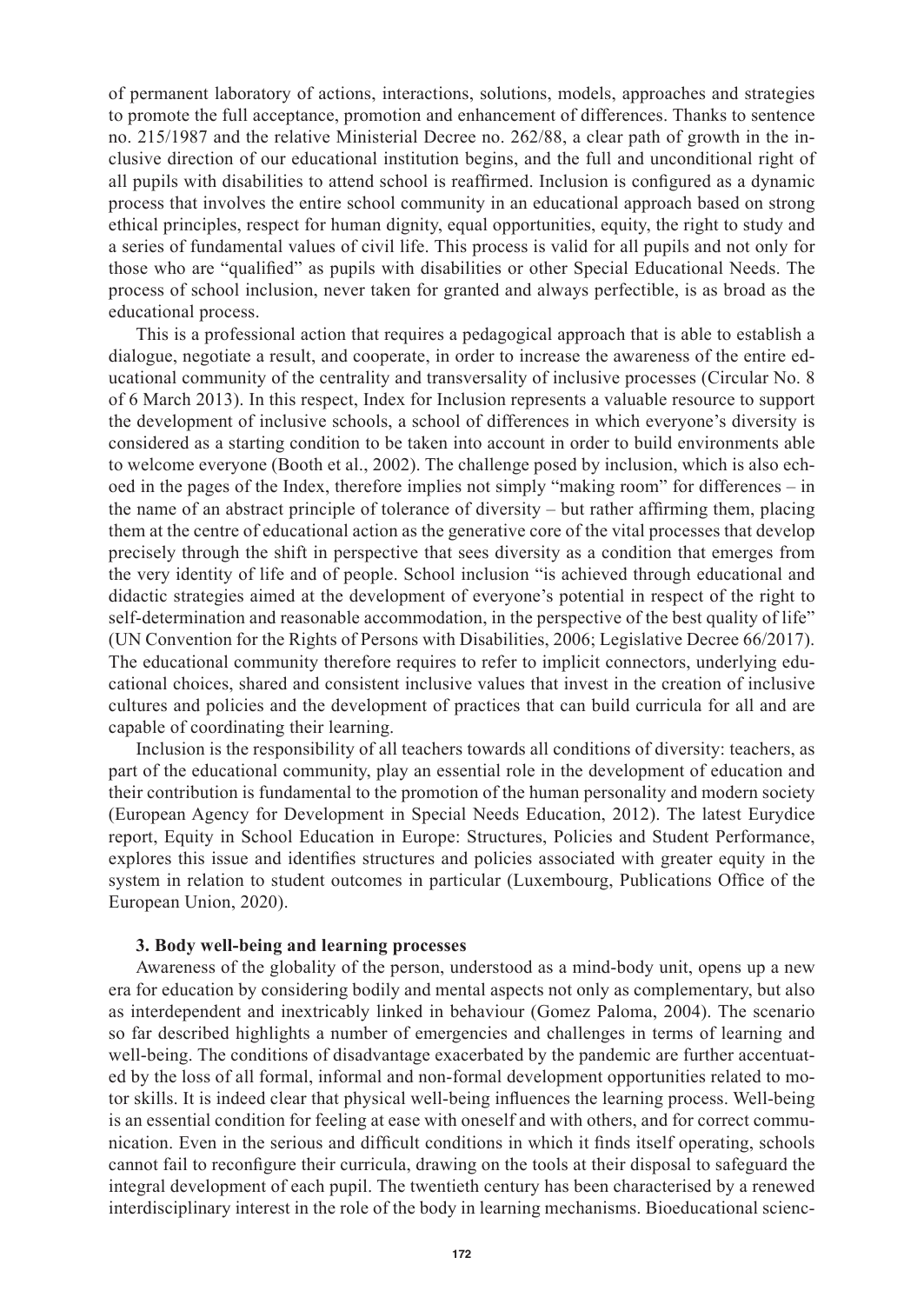es approach the issue of education with an interactive vision of the synergistic relationships between nature-culture-education and mind-brain-organism (Santoianni, Striano, 2003). Recent theories on cognitive development are rooted in a systemic concept of learning and neuroscience describes the brain as a complex system in which experiences and relationships with the environment modify structures and functions (Edelman, 1987). Cognition is linked to the body and the role played by the sense-motor system. Knowledge of the cross-brain pattern, i.e., the fact that the right hemisphere controls the movements of the left side of the body and vice versa, has enabled teachers to acquire attention and educational skills and to identify a pupil's difficulties on the fine and coarse manual operating level and on the level of general motor coordination. According to this perspective, learning assumes a strongly perceptive-motor connotation and takes place according to multimodal canons, which involve all aspects of the body: doing, touching, looking are therefore not arbitrary, amodal, abstract, as in the cognitive conception of knowledge. The human being is recognised as a complex biological and cultural organism.

The body has long been completely absent from the Italian school system, relegated to physical education. Students go to school as if they were immaterial beings, with serious consequences on learning, on the meaningfulness of the school experience, on frustration levels, on the ability to manage and control one's own physicality, on respect for all kinds of differences (Batini, 2014). As for the emotions, the body is also showing a progressive interest in the psycho-pedagogical field, conceived as an irreplaceable expression of the person, considered in its bio-psycho-social unity. Going back in time to the history of classical culture, since the time of Aristotle, with the Peripatetic school, it was believed that movement had a positive influence on learning and philosophy. In recent years, echoing this thought, the world of educational science, in concert with neuroscience, has been trying to understand how bodily movement is connected with memory and the learning of information.

The brain expresses its functionality only and exclusively because it is linked to a body located in a particular physical world, populated by other individuals. Recent research in the field of cognitive neuroscience has strongly conditioned the vision of the body and its relationship with the mind in learning processes. This leads us to consider actions with the body and through movement as a connection between technical conduct and symbolic interactive meaning. Learning is a dynamic and continuous process, the result of a set of neuro-biological mechanisms always situated and experienced with conditioning of the ecological context in which they occur. Learning is one of the fundamental psychological phenomena for evolution and involves many animal species as well as humans, of course. The development and survival of individuals is actually based on their ability to learn. More generally, we can define learning as a consequent behavioural modification induced by an interaction with the subject's environment that leads to the establishment of new response configurations to external stimuli. Learning, according to the definition proposed by the psychologist Ernest Hilgard (1971), is an intellectual process through which the individual acquires knowledge about the world that, subsequently, he or she uses to structure and orient his or her behaviour in a lasting way; it can be defined as a change in behaviour or perception as the result of experience. A student, therefore, who is guided in his or her learning by means of appropriate strategies that are as personalised as possible, will be able to develop an as yet unexpressed but potent potential. Over the last two decades, researchers have acquired a great amount of information on how our brains learn. Cognitive neuroscience today is able to make a decisive contribution to addressing this study through an approach that roots cognition in the body dimension: this is known as the embodied approach, referring to the bodily rootedness of cognitive abilities. When we claim the crucial role of "embodied cognition" in understanding the human condition, we cannot limit ourselves to studying the brain in isolation, but must contextualise it to corporeality and to the social environment in which it manifests its functional characteristics. States or processes are "embodied" insofar as they are representable in bodily format; this bodily representation precedes both phylogenetically and ontogenetically the propositional format (Merleau-Ponty, 1945; Gallese, 2013), indeed Gallese pushes himself even further by stating that he is not even inclined to believe that the proposi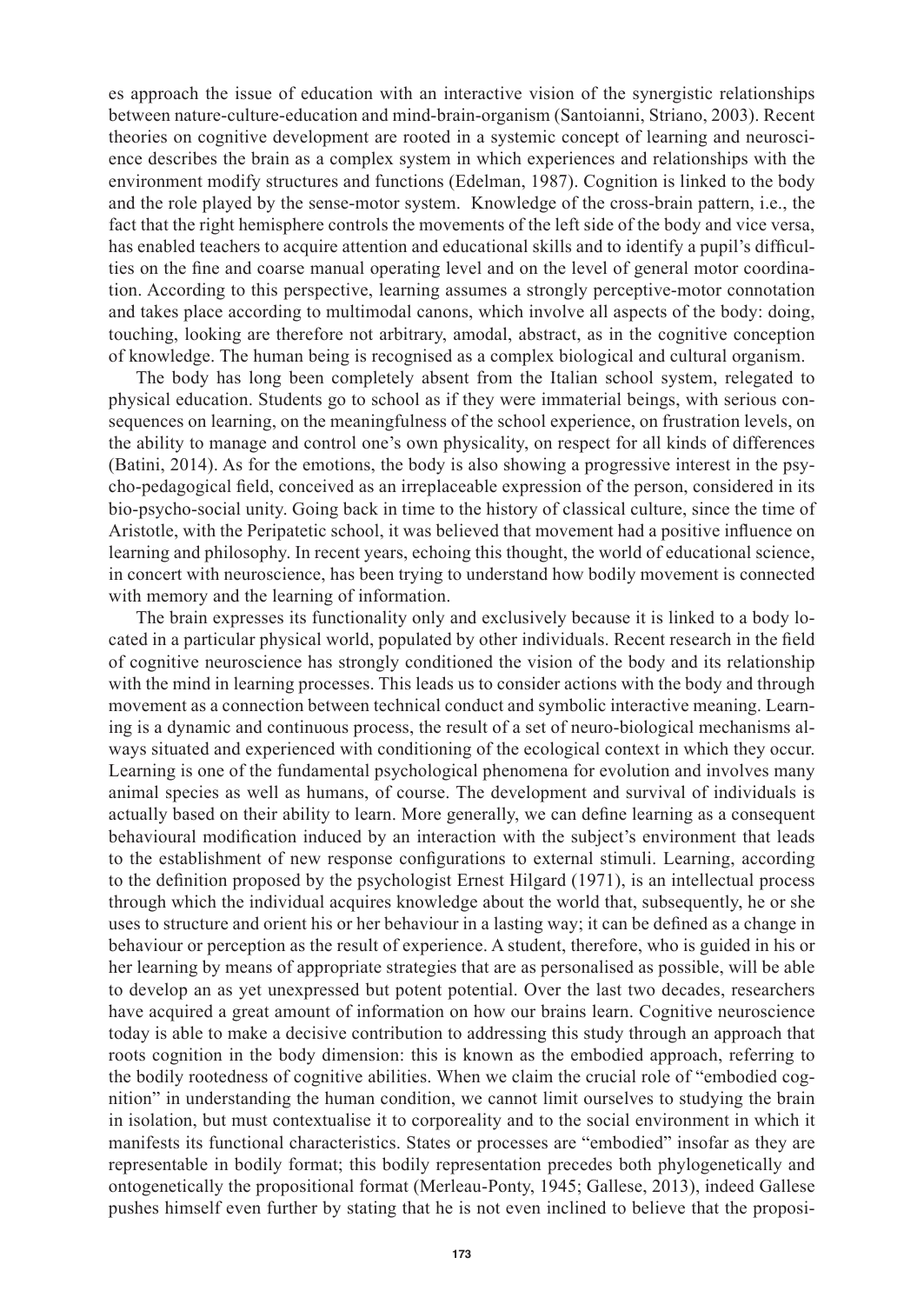tional format is completely separable from the bodily one. So, what does it mean to promote a conceptualisation of knowledge as embodied action? It means challenging the assimilation of the mind to an abstract entity or one that is uncoupled from the body, and to begin to consider human cognitive and elaborative faculties as deeply rooted in bodily mechanisms that shape the individual's interaction with the environment. This is equivalent to saying that the way in which an organism is "anchored" to the earth (with feet, legs, fins, two tails) constitutes the foundation for understanding its mental processes (Palmiero, Borsellino, 2014). In the field of cognitive science, the Embodied Cognition approach considers corporeality a favourable/necessary condition for the development of cognitive processes. These studies have demonstrated the fundamental importance of perceptual and motor systems in the formation of structures from which "global functions" arise, i.e., those "[...] activities that give rise to categorization, memory, and learning" (Frauenfelder, Santoianni, 2002, p. 222). The idea of a mind-body and embodied mind can be considered to be at the basis of Dewey's theories; any dualism is not dichotomous, but is rather the expression of a continuity between thought and reality within the complexity of experience. His attempt is to place the value of action as the foundation of thought. The mind is located within the world as an integral part of its continuous process. Thought has a practical origin, and operates within the implications that the individual establishes with things. Knowledge is understood as active participation (Dewey, 1961 pp. 196-198). Referring to the latest international research on Embodied Cognition (Lakoff, 1999; Ryle, 2007; Chemero, 2009; Atkinson, 2010; Fisher, 2012; Rivoltella, 2012; Gomez Paloma, 2009, 2013, 2016, 2017). The brain, the body and the environment are essentially co-determinations of each other and thus the result of co-evolution. The enhancement of corporeality is an enormous educational resource, because it makes it possible to create learning situations that enhance cognition using corporeality, conscious action and shared learning. It becomes a value, a way for students to discover and face the world and learn to live in the world in a responsible and autonomous way, contributing, moreover, to psychophysical wellbeing with a view to preventing discomfort. Psychomotricity, understood as a mentality, as a way of being, can be a tool that ensures the student's well-being, a well-being that facilitates the cognitive, organisational and relational aspects of school life. The knowledge and awareness of oneself, through which the subject opens up to others and to the reality around him, is of considerable importance. "Children become aware of their bodies, using them from birth as a means of self-knowledge in the world. Moving is the first factor in learning: searching, discovering, playing, jumping and running at school is a source of well-being and psycho-physical balance [...] The body has expressive and communicative potential [...]". (National Indications, 2012). Motor activity leads to complete development, produces a gradual expansion of previously assimilated behaviour and prepares for adult life. The body can facilitate the construction of knowledge as the active participation of the body during a didactic task allows the student to live and feed deep emotions, understood as reinforcing input, a product of the total involvement of the person in its entirety. (Gomez Paloma, 2014). The concept of corporeality as an object of investigation requires a dialogical exchange between a wide range of opinions and knowledge, through scientific-methodological contributions in continuous tension between the specificity and globality of its nature, between self-care and care of the other, between private and public sphere, inner communication and social communication, according to the paradigm of embodiment (Mariani, 2011 p. 14). In schools, the bodily dimension cannot be relegated to physical education alone, but it must also be part of the classroom. The acquisition of knowledge requires a flexible use of space, starting with the classroom itself, but also the availability of equipped places that facilitate operational approaches to the knowledge of science, technology, languages, music production, theatre and painting. Attention to space means attention to the person, to the children, seen as active, participating subjects. The centrality of the person, the new humanism and openness to the territory find in the learning environment the right context for organising knowledge and for feeling good: well-being and a welcoming atmosphere, flexibility, identity but also sociality are the key words.

In accordance with the National Indications for pre-school and first cycle education, it is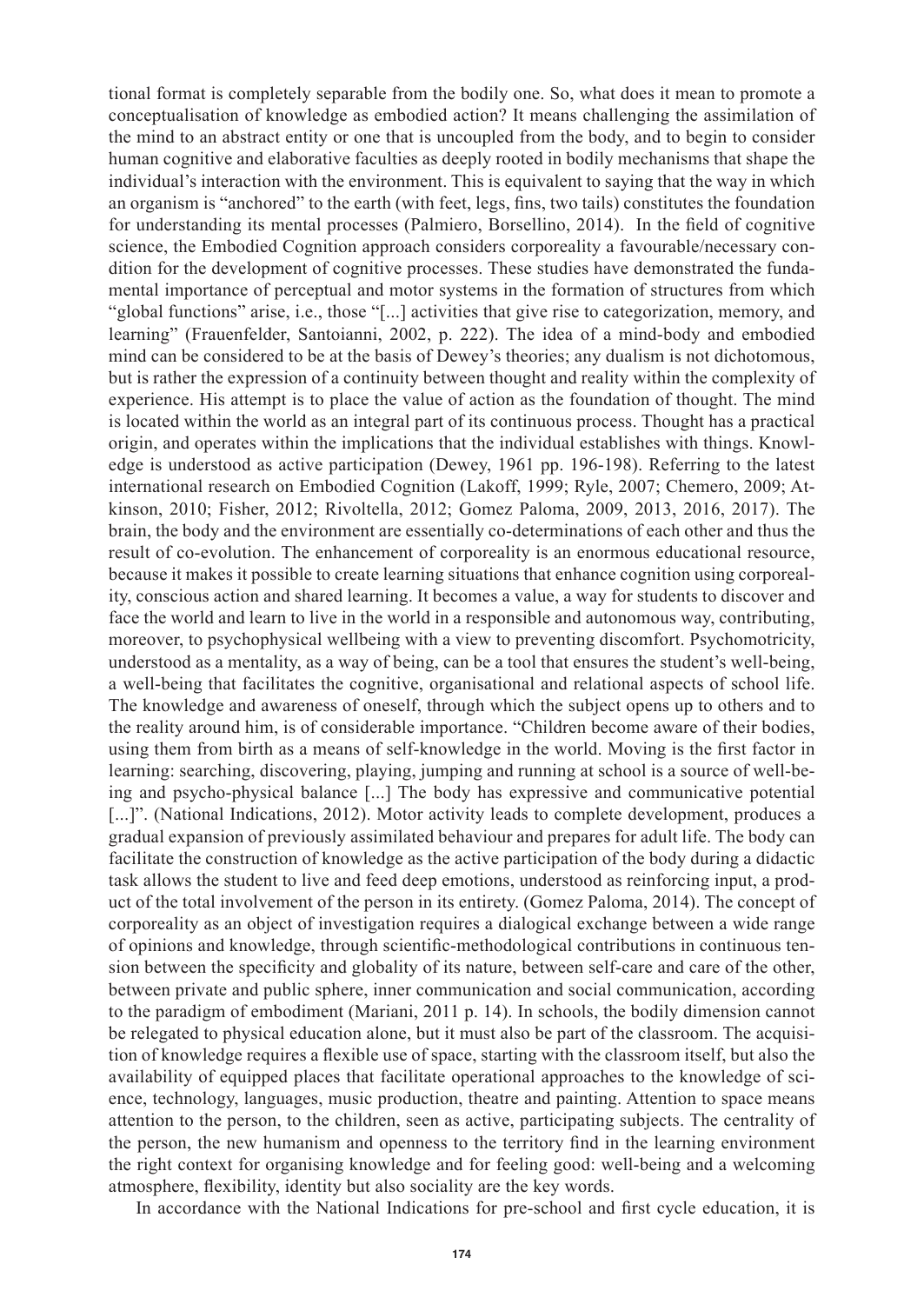necessary for education systems to promote interdisciplinary educational pathways around core themes such as the body and its relationship with space and time, body language as an expressive communicative mode, non-verbal proxemic and emotional communication, games and sport, health and well-being. The educating community must reflect on the importance of the body-mind relationship and on the spaces that make possible the harmonious and integral development and growth of the pupil, with a suggestion full of new meanings, at a time of distance learning and on-line teaching. Educators have an essential and strategic task with a mediation function that needs to be increased; the virtual environment itself becomes a mediation device if it is brought back into intentional teaching action that makes use of new forms of flexibility to support the enhancement of corporeality. Well-being in this sense will depend on the situations to which the individual attributes positive value and on the possibilities offered by the environment to satisfy the needs redefined by M. Nussbaum (1993) as needs of the broader sphere of the person's rights. To summarise, schools have a challenge that is fulfilled in classroom life through the fostering of an atmosphere that is created in that specific context, a positive classroom climate: it reflects the school life and the socio-emotional life of the class (De Beni and Moè, 2000). The well-being depends, as a matter of fact, on the level of self-perception of the subject, on the possibility that the environment offers him/her to satisfy the needs of self-esteem and self-realisation, through diversified training opportunities that make him/her able to engage in a task, in other words to make him/her autonomous, allowing him/her to share his/ her goal within his/her group and avoiding the distance from classroom activities, thus creating conditions, adjusting contexts, and creating a positive classroom climate. Education, therefore, according to a holistic view of the person, recognises the importance of not only the cognitive sphere, but also the physical and psycho-affective sphere, taking into account the socio-cultural context in which one is placed. From this experience, the pedagogue comes to the conclusion that there is not only a materially abandoned childhood (without parents and without food) but also a morally abandoned one that is just as dangerous.

Scientific research in the field of neuroscience (Rizzolatti and Sinigaglia, 2006) seems to confirm what Vygotsky had already grasped, namely that experiences have a great influence on brain development and therefore on the creation and selection of synaptic connections, thanks to neural plasticity. Brain development is not only determined by biological and genetic factors, but also by environmental ones: development is in this sense "experience-dependent". The cognitive aspects are intertwined with the socio-affective aspects of individuals with the dynamic relationships that these individuals entertain with the context in which they operate. The school paradigm is changing and with it the educational demand, which has become more complex and is no longer satisfied with content, but also pays attention to the form of communication, it becomes important to establish a relationship, that is, a humanly satisfying relationship.

Teaching as a reflective process requires educators to question their own strategies, methodologies and theoretical approaches, as well as professional prejudices, beliefs and points of view, to constantly re-examine objectives, practices and knowledge, both individually and within the professional community (Fabbri, Striano, Melacarne, 2008), acquiring a permanent habitus that allows for self-regulation and professional learning. In such contexts, therefore, the reflexive dimension as a regulatory function of action plays a major role, ensuring that the educator knows what he or she is doing when acting (Striano, 2001). The educator as a professional is the bearer of knowledge and skills that take shape also through a daily confrontation with the educational reality that requires a questioning of one's own professional action, starting from reflective practices on action and through action: it was therefore a situation-based training, based on the circularity between experience, reflexivity and professionalism (Mortari, 2009). The various problems that teachers have to face lead us to reflect on how important it is to invest in teacher professionalism by paying greater attention to the reflective knowledge that emerges from continually questioning the assumptions of professional action. As Clarizia points out, it is indeed believed that the personal level of congruity and ease/incongruity and discomfort (personal-professional) of the teacher also influences his/her communicative com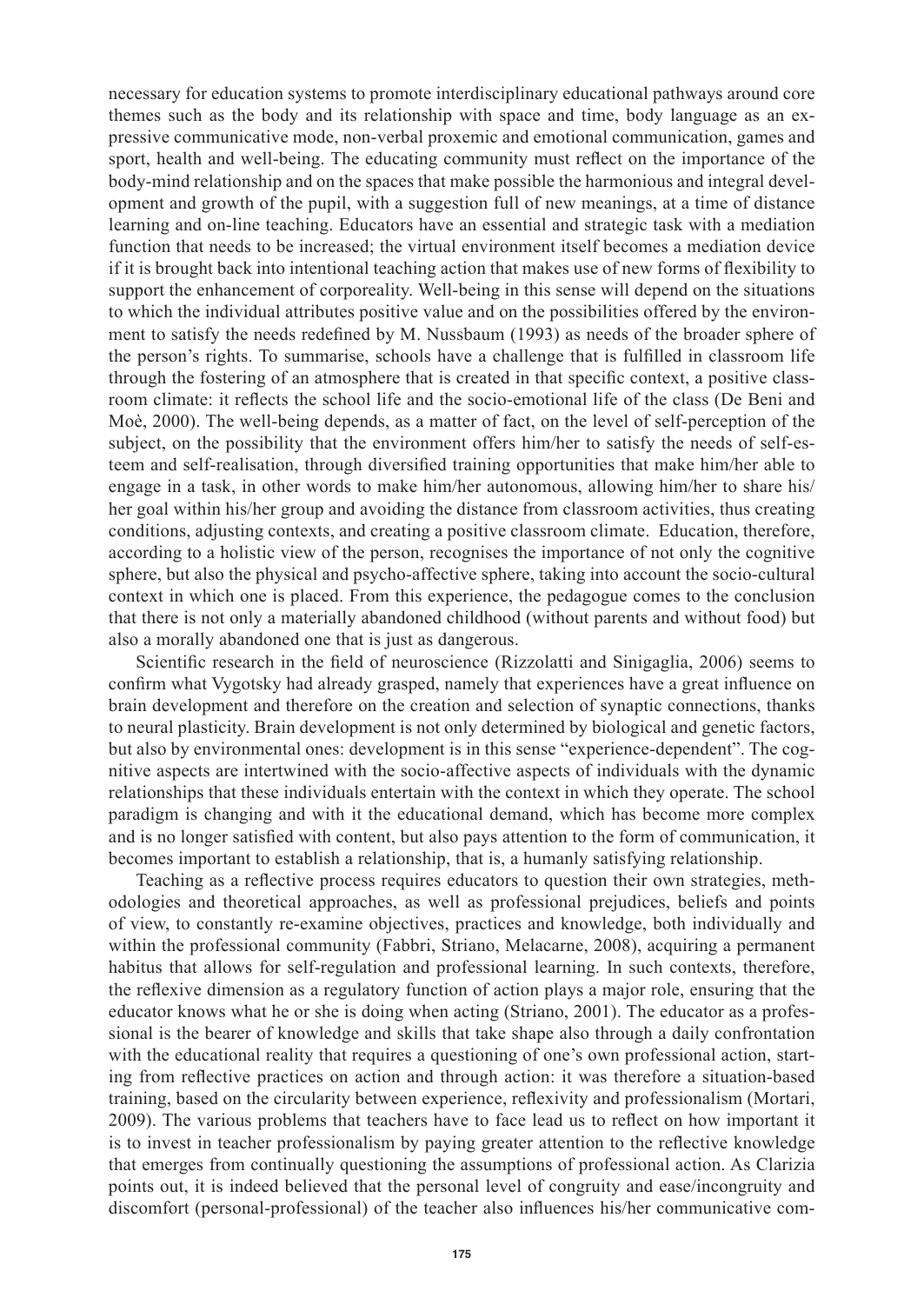petence (Clarizia, 2017).

The disposition to value the interpersonal relationship between educator and student as a frank and human one can be traced back to archaic societies. Human sociality is configured in the educational relationship with a dual characterisation: circular and asymmetrical, where the educator places himself at the service of the gradual conquest of the maturity of the student. Every intervention requires a tension towards action accompanied by the study of how to make it effective with respect to the aim. This places the educator in a state of responsibility, constant research and action, negotiation of meanings, weaving of relationships, reflection. The task of the educator at the time of the pandemic is to be a guide, mediator and facilitator, promoter of interactive, cooperative, innovative and flexible paths. The value of the relationship in the educational sphere does not only concern the teacher-student relationship, but also that with colleagues, with parents, with the whole school community defined as "educating community", in which the relationships between the school and the family, the school and the world of work and the other educational agencies succeed in creating a network of subjects who share the responsibility for the growth of young people, with a view to inclusion and compliance with the rights of equality and dignity, with the aim of reducing the causes of poverty and social gap, ensuring the right to study and educational success for all. In almost all societies, the family has the character of an institution, given the integrity of social, cultural and affective elements observed in it (Gallino, 2006 p. 533). As a rule, the family is a fundamental agent of socialisation from early childhood to adolescence, and for a considerable period of an individual's life the family represents the closest institution involving the most intimate part of the self. The family unit is the most involved institution in terms of affective, relational, economic and life project management, especially for people with disabilities. It is therefore essential to guarantee better forms of information and support in order to improve the quality of life of caregivers, who are overexposed to stress factors and high risks of burnout (Calzone, 2009; ISTAT, 2007; Tesseler et al., 1987; Pollock et al., 2001; Dell'Aglio, 1994). From this point of view, in order to mitigate the risk of problematic behaviour, it is necessary to strengthen interventions aimed at promoting an active role according to a competence perspective and at the same time aimed at improving the sphere of relationships oriented not only to improve the relationship between parents and professionals, but also to strengthen the network of social supports. The family is a fundamental link in the therapeutic process. Effective intervention requires attention both to the specific questions posed by the child and to the limitations associated with the disability and to the developmental stage and needs of the family (Zanobini, Usai, 2011, p. 234).

#### **Conclusions**

With the health emergency still in progress and the many factors that have worsened the students' conditions of disadvantage, it becomes clear that consolidating the educational relationship even in non-traditional educational environments is a feasible way to counteract the negative effects of the suspension of teaching activities in the classroom, laying the foundations for a resumption of the educational process that valorises the obstacles generated by the pandemic, turning them into opportunities for reflection and growth for everyone. In the event that we, as educators, had to deal with conditions whose margins for change were scarce, we would always have the possibility of interacting through the elements of context, the elements of the implicit curriculum, the organisational model that each school can adopt: the arrangement of the environment, understood both in its physical or virtual connotation and at a relational level, the documentation and articulation of the times and spaces of the school day. Through the students' own activities with their own times, spaces, forms of grouping, documentation of activities, the school acquires its own identity, it becomes a welcoming and motivating place for socialising and learning, a sort of aquarium in which the professional and organisational culture of the teachers and the figures who contribute to creating quality educational environments is reflected. The need arises, in this careful and participatory construction, to identify mediators, i.e., to build reference points that are so significant as to endure over time; cooperation between peers,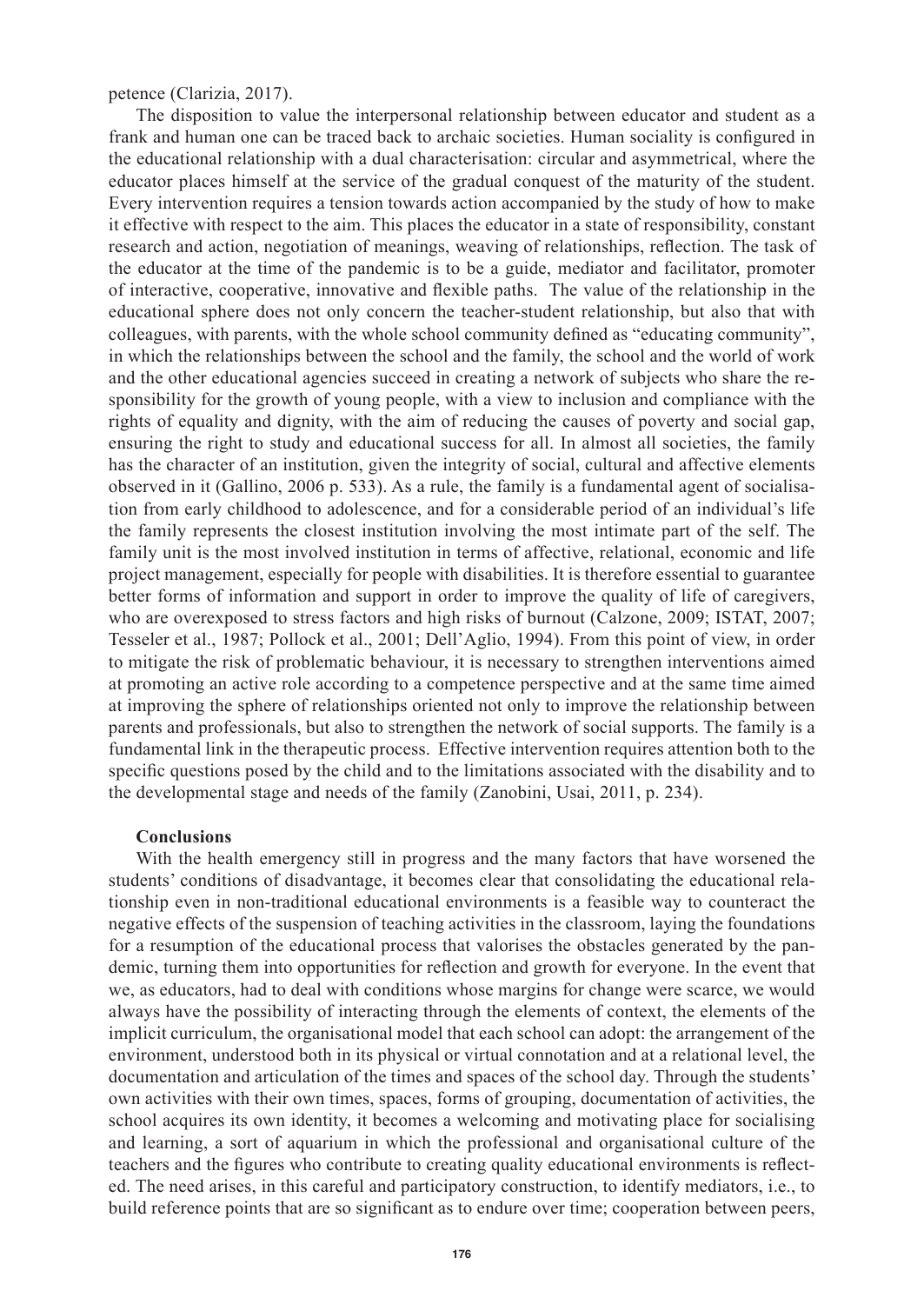communication, sharing to cope with the exacerbation of forms of discomfort. The relationship between discomfort and well-being is not stable, it involves the conquest of self-esteem and the recognition of a positive image even in the subject, who presents him/herself as incapable of feeling well. Wellbeing, therefore, is once again measured not so much on the superficiality of the condition of happiness of rapid consumption, but on a wellbeing that has more and more substantial reasons in its existence; and, therefore, self-acceptance is linked to a recognition of one's own potential, one's own abilities, one's own skills (Canevaro, 2000, p.105). The constitutional ideal of the school as a place of education, growth and freedom is the one to which we must continue to aspire by seeking to "cultivate humanity" (Nussbaum, 2006), building a concept of citizenship based on respect and appreciation of others, in a context in which each pupil, regardless of differences in gender, ethnic origin, culture, development and abilities, is valued, treated with respect and guaranteed in his or her right to equal opportunities and the expression of talents. This need is unequivocally clarified by Amartya Sen when he proposes a concept of human development at the heart of which are people's needs and human capabilities. Wellbeing, in this sense, will depend on the situations to which the individual attributes positive value and on the possibilities offered by the environment to satisfy the needs redefined by Marta Nussbaum as needs within the broader sphere of personal rights. In a nutshell, schools will need to have aggregate surveys on the level of awareness of the various factors that affect wellbeing at school and the real possibilities for inclusion. In this way, school policies related to the main educational choices will be able to reconsider the role of inclusion as a regulating principle of the school community as a whole. In particular, schools will be able to develop a curriculum able to define specific competences at the end of their educational pathways, characterised by learning objectives set at national level, and prepared on the basis of the abilities, aptitudes and preferences of each pupil, regardless of his/her context. Teachers have the duty to step out of the logic of the current emergency and, in a critical/problematic perspective, recover the valuable and effective role that technologies can play in the teaching-learning process. Distance learning creates a virtual space that, if on the one hand has alienating and anaesthetising implications on the imagination (Postman, 1982; Popper 2002), on the other hand, if brought back into the intentional and programmatic action by educational professionals, its positive implications with respect to the activation of logical processes can be grasped. Virtual reality offers moments of simulation with repercussions on students' cognitive, affective and relational development. Needless to say, the sphere of "verisimilitude" should not be confused with that of "truthfulness", as Baudrillard would say: in flight simulations, "the map precedes the territory" but "the map is not the territory". It is essential to overcome the current misunderstanding of using ICT, i.e., information and communication technologies, as an emergency tool, as a remedy for social distancing, or worse, as a way of perpetuating traditional didactics of a transmissive type, neglecting the high potential of these tools in inclusive didactics, in didactic innovation and in the generativity of learning paths.

### **References**

- Alivernini, F., Manganelli, S., Lucidi, F. (2017). Dalla povertà educative alla valutazione del successo scolastico: concetti, indicatori e strumenti validati a livello nazionale. ECPS Journal, 15.
- Baldacci, M. (2014). La realtà educativa e la ricerca-azione in pedagogia. EPCS Journal, 9.
- Baldacci, M. (2019). La scuola al bivio. Milano: FrancoAngeli.
- Bateson, G. (1996). Questo è un gioco. Milano: Cortina.

Bauman, Z. (2000). Liquid Modernity; trad. it. Modernità liquida. Roma-Bari: Laterza, 2002.

- Benvenuto, G. (2019). La scuola diseguale. Inclusione, equità e contrasto alla dispersione scolastica. In Isidori, M. V. La formazione dell'insegnante inclusivo. Superare i rischi vecchi e nuovi di povertà educativa. Milano: FrancoAngeli.
- Boella, L. (2006). Sentire l'altro. Milano: Raffaello Cortina.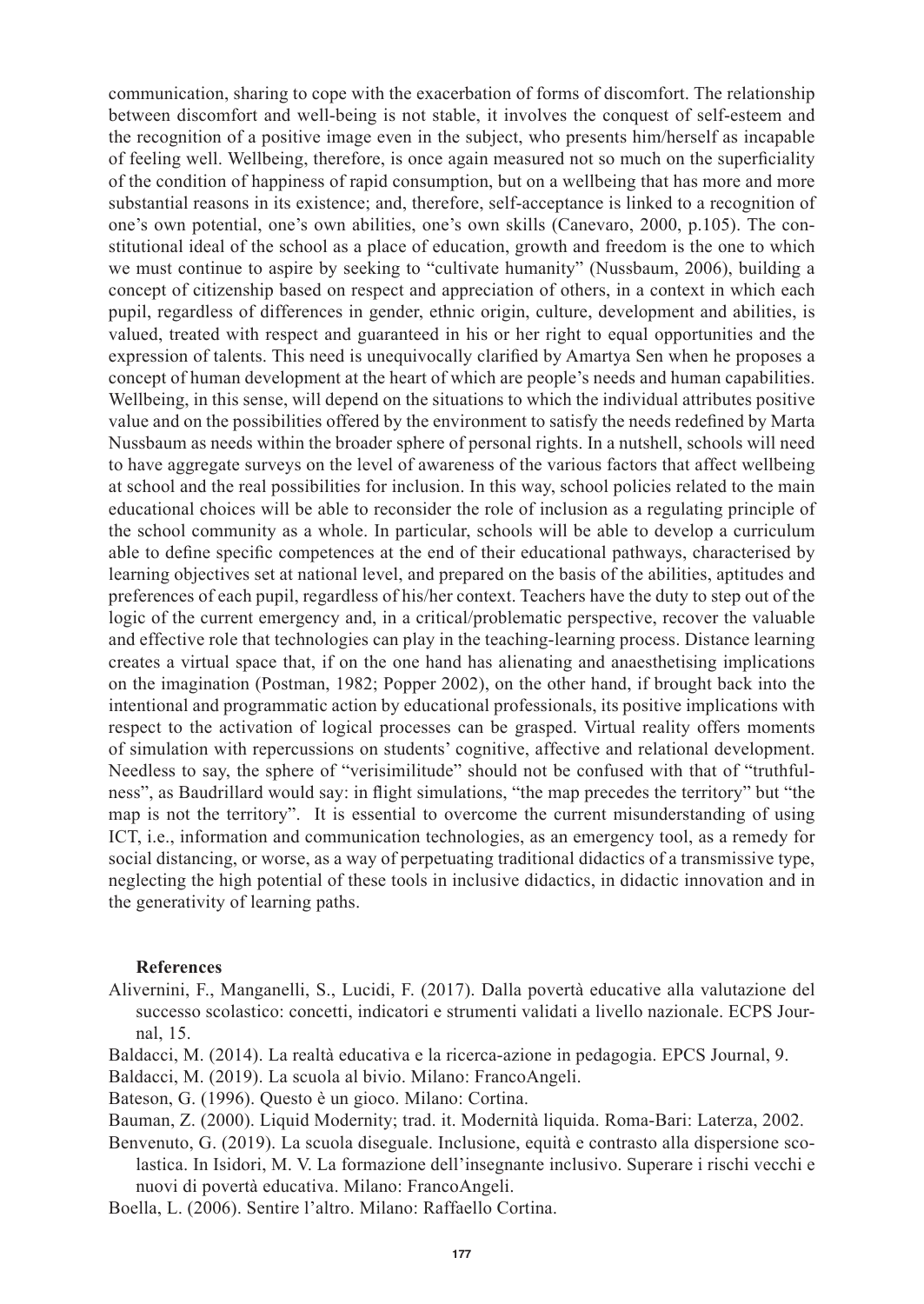Boella, L. (2006). Sentire l'altro. Conoscere e praticare l'empatia. Milano: Raffaello Cortina.

Boella, L. (2018). Empatie. L'esperienza empatica nella società del conflitto. Milano: Raffaello Cortina.

- Booth, T., Ainscow, M. (2008). L'index per l'inclusione, Trento: Erickson.
- Cambi, F. (2005). Le Pedagogie del Novecento. Bari: Laterza.

Cambi, F. (2014). La formazione dell'insegnante oggi: la funzione della riflessività. In A. Mariani (a cura di). L'orientamento e la formazione degli insegnanti del futuro. Firenze: Firenze University Press.

- Cambi, M. (2000). Corpo e tecnologie. Rappresentazioni e immaginari. Roma: Meltemi.
- Canevaro, A. (2000). Pedagogia speciale. Udine: Bruno Mondadori.
- Canevaro, A. (2006). Le logiche del confine e del sentiero. Trento: Erikson.
- Caritas (2020). Rapporto su povertà ed esclusione sociale in Italia. "Gli anticorpi della solidarietà".
- CE (2003). Risoluzione del Consiglio sul tema "Rendere la scuola un ambiente di apprendimento aperto per prevenire e contrastare la dispersione scolastica e il disagio dei giovani e favorirne l'inclusione sociale". Bruxelles.
- CE (2011). Educazione e cura nella prima infanzia: consentire a tutti i bambini di affacciarsi al mondo di domani nelle condizioni migliori.
- CE (2013). Raccomandazione Investire nell'infanzia per spezzare il circolo vizioso dello svantaggio sociale.
- CE (2017). Comunicazione Istituzione di un pilastro europeo dei diritti sociali.
- CE (2020). Horizon 2020: European Commission Decision. Work Programme 2018-2020. In Science with and for Society, 16.
- Corona, F., Cozzarelli, C. (2012). Mind mapping and working memory: la rappresentazione semantica mentale come mediatore tra conoscenza e sapere. San Cesario di Lecce: Pensa.
- Costa, M. (2007). La disumanizzazione tecnologica. Milano: Costlan editori.
- De Beni, R., Moè, A. (2000). Motivazione e apprendimento. Bologna: Il Mulino.
- De Monticelli, R. (2015). Al di qua del bene e del male. Torino: Einaudi.
- Decreto del Presidente della Repubblica 10 ottobre 1996, n. 567, Regolamento recante la disciplina delle iniziative complementari e delle attività integrative nelle istituzioni scolastiche (G.U. 25 novembre 1996, n. 259).
- Decreto del Presidente della Repubblica 21 novembre 2007, n. 235, Regolamento recante modifiche ed integrazioni al decreto del Presidente della Repubblica 24 giugno 1998, n. 249, concernente lo statuto delle studentesse e degli studenti della scuola secondaria (G.U. 18 dicembre 2007, n. 293).
- Decreto del Presidente della Repubblica 31 maggio 1974, n. 416, art. 1, Istituzione e riordinamento di organi collegiali della scuola materna, elementare, secondaria ed artistica (G.U. 13 settembre 1974, n. 239).
- Decreto del Presidente della Repubblica 8 marzo 1999, n. 275, Regolamento recante norme in materia di autonomia delle istituzioni scolastiche, ai sensi dell'art. 21 della legge 15 marzo 1997, n. 59 (G.U. del 10 agosto 1999, n. 186).
- Decreto Legislativo 16 aprile 1994, n. 297. Testo Unico delle disposizioni legislative vigenti in materia di istruzione, relative alle scuole di ogni ordine e grado (G.U. 19 maggio 1994, n. 115).
- Doria Rossi, M. (2016). Povertà e disuguaglianza nei percorsi scolastici. Working Paper Fondazione Ermanno Gorrieri per gli studi sociali.
- Edelman, G. M. (1987). Seconda natura. Scienza del cervello e conoscenza umana. Milano: Raffaello Cortina.
- European commission (2018). Proposal for a Council Recommendation on a comprehensive approach to the teaching and learning of languages, https://eur-lex.europa.eu/legal-content/ EN/TXT/?uri=CELEX:52018DC0272
- Fabbri L., Striano M., Melacarne, C. (2008): L'insegnante riflessivo: coltivazione e trasformazi-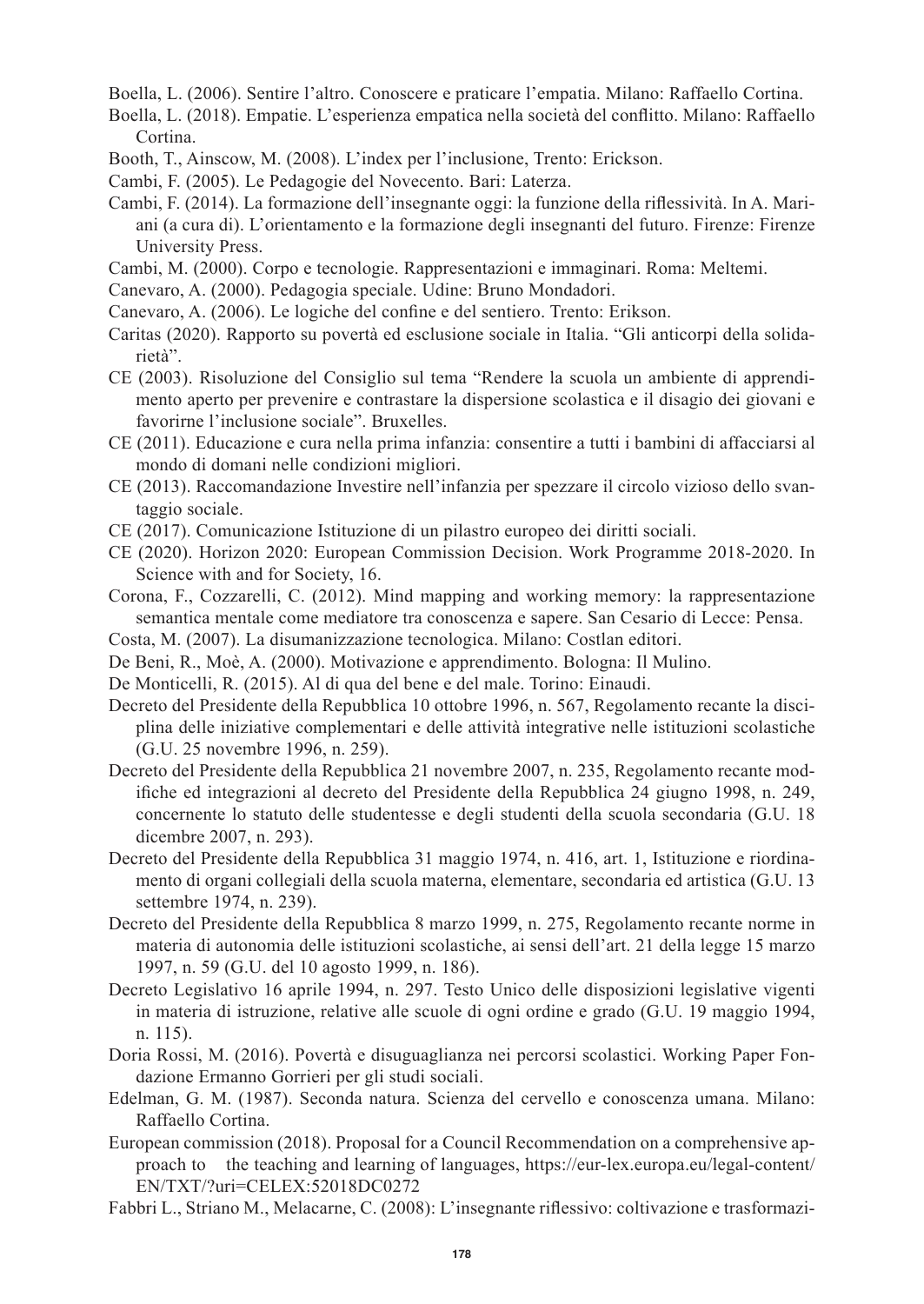one delle pratiche professionali. Milano: Franco Angeli.

- Fanzini, M. (2009). Ricchi e poveri. L'Italia e le disuguaglianze (in)accettabili. Milano: Università Bocconi Editore.
- Ferrucci, F. (2004). La disabilità come relazione sociale. Gli approcci sociologici tra natura e cultura. Catanzaro: Rubbettino.
- Fragnito, R., De Rosa, G., Marucci, G. (1997). Educazione e galassia elettronica. Torino: ANI-AT.
- Franzini, M. (2009). Ricchi e poveri. L'Italia e le diseguaglianze (in)accettabili. Milano: Università Bocconi Editore.
- Frauenfelder, E., Santoianni, F. (2002). Percorsi dell'apprendimento, percorsi per l'insegnamento. Roma: Armando Editore
- Gallese, V. (2013). Corpo non mente. Le neuroscienze cognitive e la genesi di soggettività e intersoggettività. Educazione Sentimentale, 20.
- Gomez Paloma, F. (2004). Corporeità ed emozioni, Napoli: Guida Editore.
- Gomez Paloma, F. (2013). Embodied Cognitive Science. Atti incarnati della didattica. Roma: Edizioni Nuova Cultura.
- Gomez Paloma, F. (2014). Scuola in movimento. La didattica tra scienza e coscienza, Roma: Edizioni Nuova Cultura.
- Huizinga, J. (2002). Homo Ludens. Torino: Einaudi.
- Istat (2012). Elaborazione Save the Children, Illuminiamo il Futuro 2030. Obiettivi per liberare i bambini dalla povertà educativa.
- Istat (2017). La povertà in Italia.
- Istat (2020). Rapporto annuale 2020. La situazione del paese: https://www.istat.it/storage/rapporto-annuale/2020/ Sintesi2020.pdf
- Legge 13 luglio 2015, n. 107. Riforma del sistema nazionale di istruzione e formazione e delega per il riordino delle disposizioni legislative vigenti (G.U. del 15 luglio 2015, n. 162).
- Legge 29 maggio 2017, n. 71. Disposizioni a tutela dei minori per la prevenzione ed il contrasto del fenomeno del cyberbullismo. (G.U. del 03 giugno 2017, n. 127).
- Legge 20 agosto 2019, n. 92. Introduzione dell'insegnamento scolastico dell'educazione civica. (G.U. del 21 agosto 2019, n. 195).
- Mariani, A. (2011). La corporeità: il contributo delle scienze umane. Humana Mente, 14.
- McLuhan, M. (1967). Gli strumenti del comunicare. Milano: il Saggiatore.
- McLuhan, M., Powers, B.R. (1989). The Global Village. New York: Oxford University Press; trad. it. Il villaggio globale. Milano: SugarCo, 1992.
- Medeghini R. e Fornasa W. (2011), L'educazione inclusiva. Culture e pratiche nei contesti educativi e scolastici: una prospettiva psicopedagogica, Milano, Franco Angeli.
- MIUR (2012). Indicazioni Nazionali per il curricolo della scuola dell'infanzia e del primo ciclo d'istruzione. Roma.
- MIUR (2012). Nota n. 3214, Trasmissione Linee di indirizzo "Partecipazione dei genitori e corresponsabilità educativa". Roma. http://www.edscuola.eu/wordpress/?p=14292.
- MIUR (2015). Presentazione Anagrafe Edilizia Scolastica. Roma.
- Morin, E. (1974). Il paradigma perduto. Che cos'è la natura umana? Milano: Bompiani.
- Morin, E. (2004). I miei demoni. Roma: Meltemi
- Mortari, L. (2006). La pratica dell'aver cura. Milano: Bruno Mondadori.
- Mortari, L. (2017). Costruire insieme un bene comune. In L. Mortari (a cura di). Service Learning. Per un apprendimento responsabile. Milano: FrancoAngeli.
- Nussbaum, M.C. (2006), Coltivare l'umanità. I classici, il multiculturalismo, l'educazione contemporanea, Roma: Carocci.
- OCSE (2018). TALIS The OECD Teaching and Learning International Survey.
- OECD (2016). Pisa 2015 results. Parigi: PISA, Oecd Publishing.
- OECD (2018). Programme for International Student Assessment. Oecd Publishing.
- Pavone, M. (2014). L'inclusione educativa. Milano: Mondadori Università.